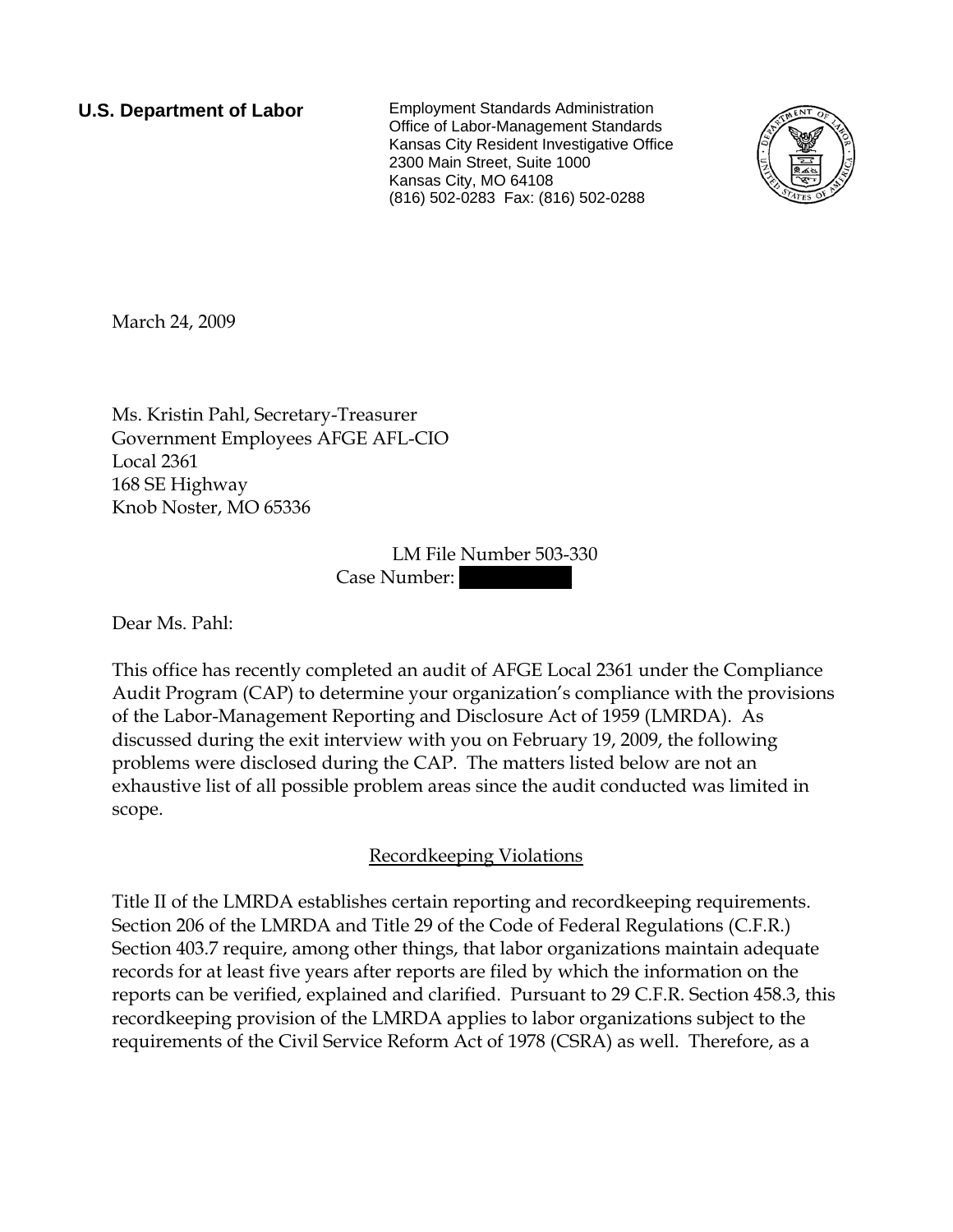Ms. Kristin Pahl March 24, 2009 Page 2 of 5

general rule, labor organizations must retain all records used or received in the course of union business.

For disbursements, this includes not only original bills, invoices, receipts, vouchers, and applicable resolutions, but also documentation showing the nature of the union business requiring the disbursement, the goods or services received, and the identity of the recipient(s) of the goods or services. In most instances, this documentation requirement can be satisfied with a sufficiently descriptive expense receipt or invoice. If an expense receipt is not sufficiently descriptive, a union officer or employee should write a note on it providing the additional information. For money it receives, the labor organization must keep at least one record showing the date, amount, purpose, and source of that money. The labor organization must also retain bank records for all accounts.

The audit of Local 2361's 2007 records revealed the following recordkeeping violations:

General Reimbursed and Credit Card Expenses

1. General Reimbursed and Credit Card Expenses

Local 2361 did not retain adequate documentation for reimbursed expenses and credit card expenses incurred by union officers totaling at least \$3,000. For example, a check totaling \$2,532.40 was written to reimburse Greg Smith for Christmas party expenses, but the local did not retain adequate supporting documentation to support the reimbursement. In addition, two credit card payments for training and computer services totaling \$600 in the name of James Peterson were not supported with original receipts.

As previously noted above, labor organizations must retain original receipts, bills, and vouchers for all disbursements. The president and treasurer (or corresponding principal officers) of your union, who are required to sign your union's LM report, are responsible for properly maintaining union records.

2. Lack of Salary Authorization

Local 2361 did not maintain records to verify that the salaries reported in Item 24 (All Officers and Disbursements to Officers) of the LM-3 was the authorized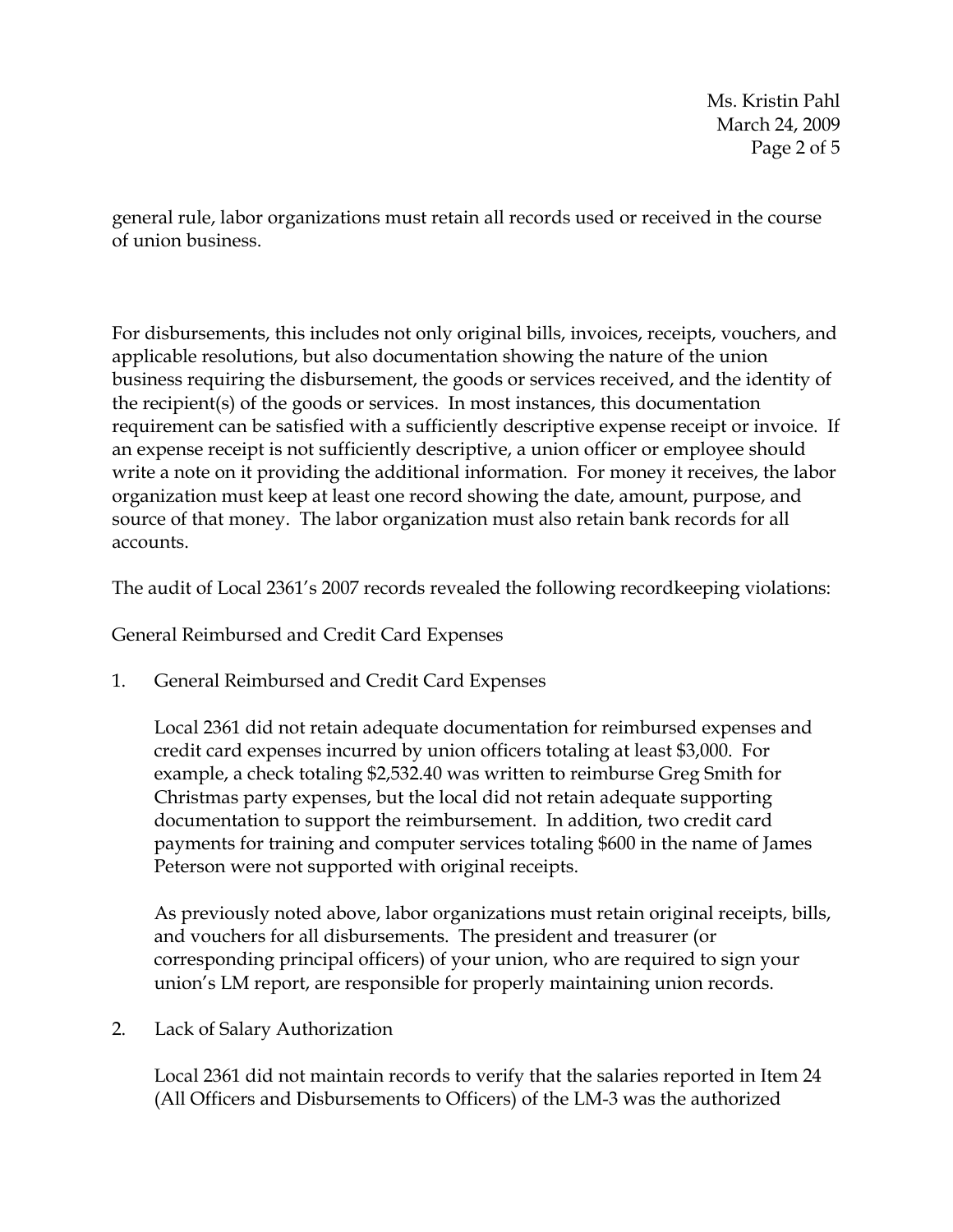Ms. Kristin Pahl March 24, 2009 Page 3 of 5

amount and therefore was correctly reported. The union must keep a record, such as meeting minutes, to show the current salary authorized by the entity or individual in the union with the authority to establish salaries.

Based on your assurance that Local 2361 will retain adequate documentation in the future, OLMS will take no further enforcement action at this time regarding the above violations.

## Reporting Violations

Pursuant to 29 C.F.R., Section 458.3, the reporting requirement under 29 C.F.R., Section 403.2 (see Section 201(b) of the Labor-Management Reporting and Disclosure Act (LMRDA)) is made applicable to labor organizations subject to the requirements of the CSRA. This provision requires labor organizations to file annual financial reports that accurately disclose their financial condition and operations. The audit disclosed a violation of this requirement. The Labor Organization Annual Report (Form LM-3) filed by Local 2361 for fiscal year ending December 31, 2007, was deficient in the following area:

## Disbursements to Officers

Local 2361 did not include some reimbursements to officers totaling at least \$2,500 in the amounts reported in Item 24 (All Officers and Disbursements to Officers). It appears the union erroneously reported these payments in Item 48.

The union must report most direct disbursements to Local 2361 officers and some indirect disbursements made on behalf of its officers in Item 24. A "direct disbursement" to an officer is a payment made to an officer in the form of cash, property, goods, services, or other things of value. See the instructions for Item 24 for a discussion of certain direct disbursements to officers that do not have to be reported in Item 24. An "indirect disbursement" to an officer is a payment to another party (including a credit card company) for cash, property, goods, services, or other things of value received by or on behalf of an officer. However, indirect disbursements for temporary lodging (such as a union check issued to a hotel) or for transportation by a public carrier (such as an airline) for an officer traveling on union business should be reported in Item 48 (Office and Administrative Expense).